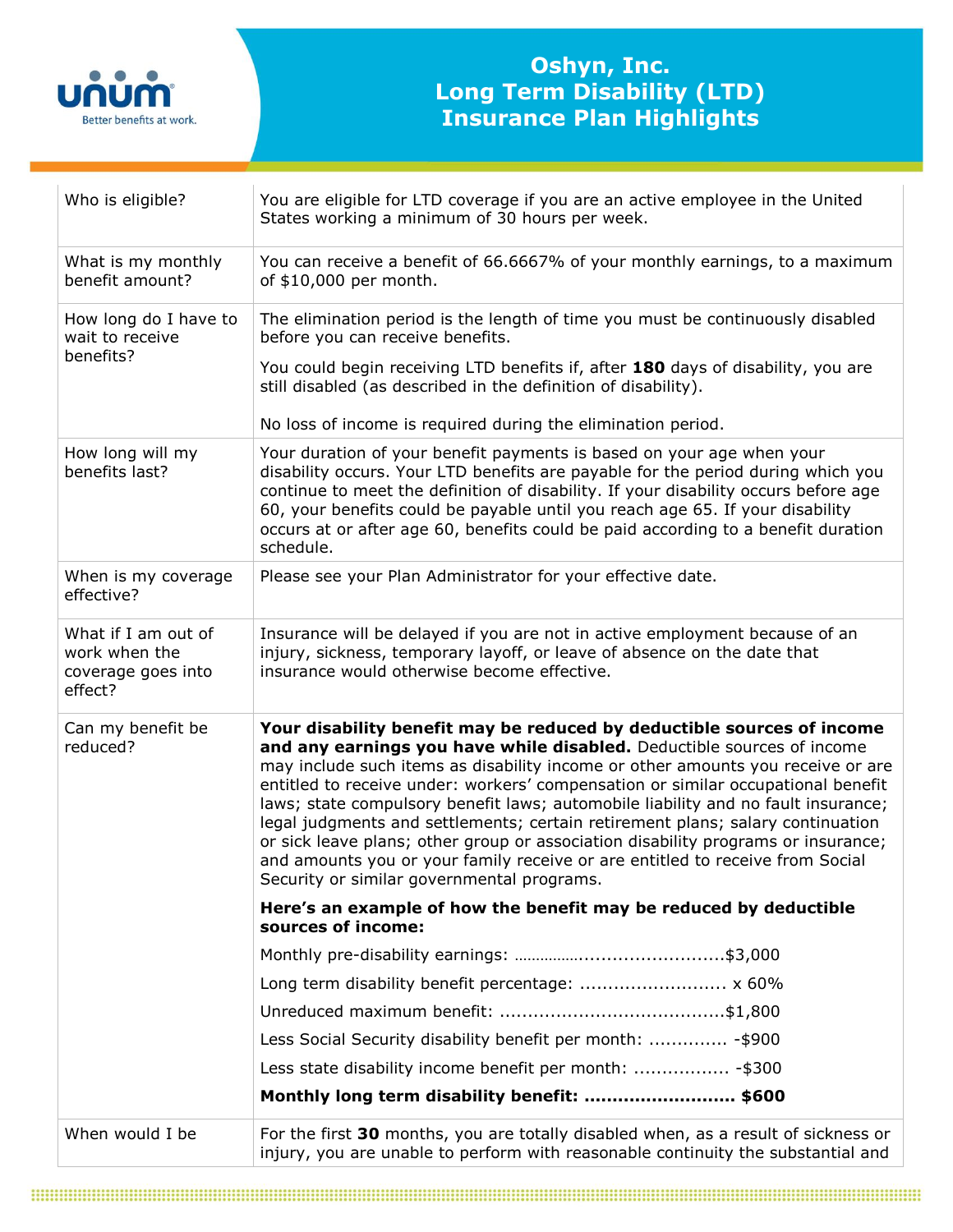| considered disabled?                                             | material acts necessary to pursue your usual occupation in the usual and<br>customary way.                                                                                                                                                                                                                                                                                                                                                                                                                                                                                                                                                              |
|------------------------------------------------------------------|---------------------------------------------------------------------------------------------------------------------------------------------------------------------------------------------------------------------------------------------------------------------------------------------------------------------------------------------------------------------------------------------------------------------------------------------------------------------------------------------------------------------------------------------------------------------------------------------------------------------------------------------------------|
|                                                                  | After benefits have been paid for 24 months of disability you are totally disabled<br>when, as a result of sickness or injury, you are not able to engage with<br>reasonable continuity in any occupation in which you could reasonably be<br>expected to perform satisfactorily in light of your age, education, training,<br>experience, station in life, and physical and mental capacity.                                                                                                                                                                                                                                                           |
|                                                                  | You are partially disabled when you are not totally disabled and that while<br>actually working in your usual occupation, as a result of sickness or injury you<br>are unable to earn 80% or more of your indexed monthly pre-disability<br>earnings.                                                                                                                                                                                                                                                                                                                                                                                                   |
|                                                                  | After benefits have been paid for 24 months you are partially disabled when you<br>are not totally disabled and that while actually working in an occupation, as a<br>result of sickness or injury you are unable to engage with reasonable continuity<br>in that or in any other occupation in which you could reasonably be expected to<br>perform satisfactorily in light of your age, education, training, experience,<br>station in life, and physical and mental capacity.                                                                                                                                                                        |
|                                                                  | Substantial and material acts means the important tasks, functions and<br>operations generally required by employers from those engaged in your usual<br>occupation that cannot be reasonably omitted or modified.                                                                                                                                                                                                                                                                                                                                                                                                                                      |
|                                                                  | Usual occupation means the substantial and material acts you are routinely<br>performing for your Employer when your disability begins.                                                                                                                                                                                                                                                                                                                                                                                                                                                                                                                 |
|                                                                  | You must be under the regular care of a physician.                                                                                                                                                                                                                                                                                                                                                                                                                                                                                                                                                                                                      |
|                                                                  | *Unless the policy specifies otherwise, as part of the disability claims evaluation<br>process, Unum will evaluate your occupation based on how it is normally<br>performed in the national economy, not how work is performed for a specific<br>employer, at a specific location, or in a specific region.                                                                                                                                                                                                                                                                                                                                             |
| Does this plan include<br>travel assistance?                     | Worldwide emergency travel assistance is included with this long term disability<br>plan. Emergency travel assistance is available to you, your spouse* and your<br>dependent children when you travel to any foreign country, including Canada or<br>Mexico. It is also available anywhere in the United States when you travel just<br>100 or more miles from home.                                                                                                                                                                                                                                                                                   |
|                                                                  | * A spouse traveling on business for his or her employer is not covered by the<br>program.                                                                                                                                                                                                                                                                                                                                                                                                                                                                                                                                                              |
| Does this plan include<br>help with work-life<br>balance?        | Yes. Our work-life balance employee assistance program (EAP) provides<br>professional advice for a wide range of personal and work-related issues. The<br>service is available to you and your family members 24 hours a day, 365 days a<br>year. It provides resources to help you find solutions to everyday issues $-$ such<br>as financing a car or selecting child care $-$ as well as more serious problems,<br>such as alcohol or drug addiction, divorce or relationship problems. There is no<br>additional charge for using the program, and you do not have to have filed a<br>disability claim or be receiving benefits to use the program. |
| What happens if I die<br>while receiving<br>disability benefits? | Your eligible survivor will receive a lump-sum benefit equal to three months of<br>your gross disability payment if, on the date of your death, you had been<br>disabled for 180 or more consecutive days, and you were receiving or were<br>entitled to receive payments under the plan.                                                                                                                                                                                                                                                                                                                                                               |
|                                                                  | You may request this benefit early if you have been diagnosed with a terminal<br>illness resulting in a life expectancy of less than 12 months, and you are<br>receiving monthly payments. If you choose to receive this benefit, no survivor<br>benefit will be payable to your eligible survivor upon your death.                                                                                                                                                                                                                                                                                                                                     |